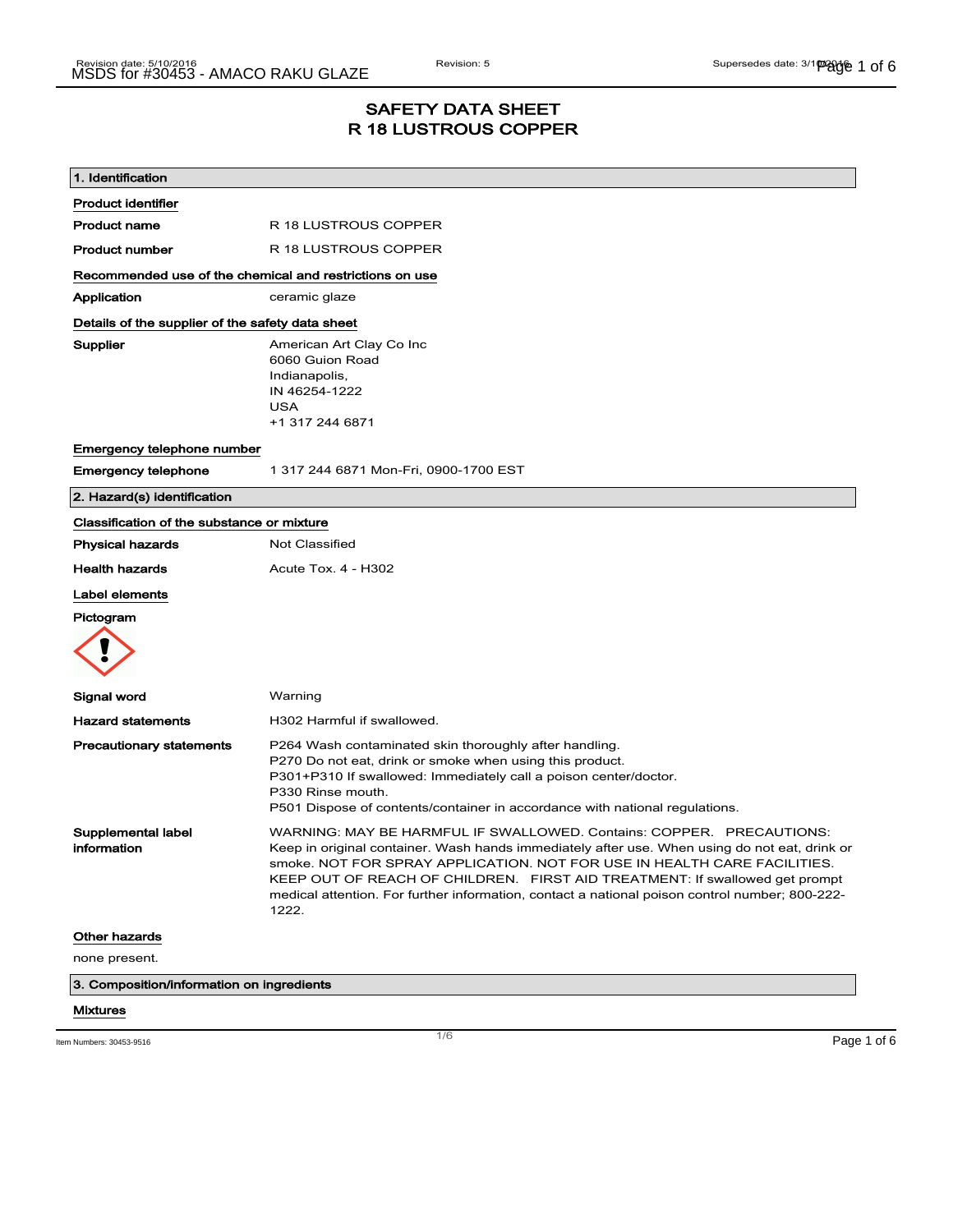| copper carb                                                                               | $1 - 5%$                                                                                                                                                                                                                                                                                                    |  |  |
|-------------------------------------------------------------------------------------------|-------------------------------------------------------------------------------------------------------------------------------------------------------------------------------------------------------------------------------------------------------------------------------------------------------------|--|--|
| CAS number: 7492-68-4                                                                     |                                                                                                                                                                                                                                                                                                             |  |  |
| Classification<br>Skin Irrit. 2 - H315<br>Eye Irrit. 2A - H319<br><b>STOT SE 3 - H335</b> |                                                                                                                                                                                                                                                                                                             |  |  |
| The Full Text for all Hazard Statements are Displayed in Section 16.                      |                                                                                                                                                                                                                                                                                                             |  |  |
| <b>Composition comments</b>                                                               | Only ingredients listed above are notifiable for this product. If none are shown then all<br>ingredients are exempt.,                                                                                                                                                                                       |  |  |
| 4. First-aid measures                                                                     |                                                                                                                                                                                                                                                                                                             |  |  |
| Description of first aid measures                                                         |                                                                                                                                                                                                                                                                                                             |  |  |
| Inhalation                                                                                | Unlikely route of exposure as the product does not contain volatile substances.                                                                                                                                                                                                                             |  |  |
| Ingestion                                                                                 | Do not induce vomiting. Rinse mouth thoroughly with water. Give a few small glasses of water<br>or milk to drink. Get medical attention if any discomfort continues.                                                                                                                                        |  |  |
| <b>Skin Contact</b>                                                                       | Wash skin thoroughly with soap and water.                                                                                                                                                                                                                                                                   |  |  |
| Eye contact                                                                               | Rinse with water.                                                                                                                                                                                                                                                                                           |  |  |
|                                                                                           | Most important symptoms and effects, both acute and delayed                                                                                                                                                                                                                                                 |  |  |
| Inhalation                                                                                | Read Section 2 for any specific precautions associated with this product. In general, breathing<br>any type of dust/mist can and may aggravate irritation of the throat and lungs.                                                                                                                          |  |  |
| Ingestion                                                                                 | Read Section 2 for any specific precautions associated with the use of this product. Products<br>with specific warnings about ingestion will give guidance there.                                                                                                                                           |  |  |
| <b>Skin contact</b>                                                                       | Read Section 2 for any specific precautions associated with the use of this product. In general<br>most ceramic glazes, clays and special products will tend to have a drying effect on the skin<br>and may cause some sensitivity to users with sensitive skin.                                            |  |  |
| Eye contact                                                                               | Read Section 2 for any specific precautions associated with the use of this product. In general<br>most ceramic and special products contain materials that maybe abrasive to eyes. Keeping<br>materials from contacting the eyes is prudent. If contact does occur, flush with clean water, do<br>not rub. |  |  |
|                                                                                           | Indication of immediate medical attention and special treatment needed                                                                                                                                                                                                                                      |  |  |
| Notes for the doctor                                                                      | Treat symptomatically.                                                                                                                                                                                                                                                                                      |  |  |
| 5. Fire-fighting measures                                                                 |                                                                                                                                                                                                                                                                                                             |  |  |
| Extinguishing media                                                                       |                                                                                                                                                                                                                                                                                                             |  |  |
| Suitable extinguishing media                                                              | Use fire-extinguishing media suitable for the surrounding fire.                                                                                                                                                                                                                                             |  |  |
| Special hazards arising from the substance or mixture                                     |                                                                                                                                                                                                                                                                                                             |  |  |
| <b>Specific hazards</b>                                                                   | The product is not believed to present a hazard due to its physical nature.                                                                                                                                                                                                                                 |  |  |
| Advice for firefighters                                                                   |                                                                                                                                                                                                                                                                                                             |  |  |
| Special protective equipment<br>for firefighters                                          | Use protective equipment appropriate for surrounding materials.                                                                                                                                                                                                                                             |  |  |
| 6. Accidental release measures                                                            |                                                                                                                                                                                                                                                                                                             |  |  |
|                                                                                           | Personal precautions, protective equipment and emergency procedures                                                                                                                                                                                                                                         |  |  |

Item Numbers: 30453-9516 **Page 2 of 6**  $\overline{2/6}$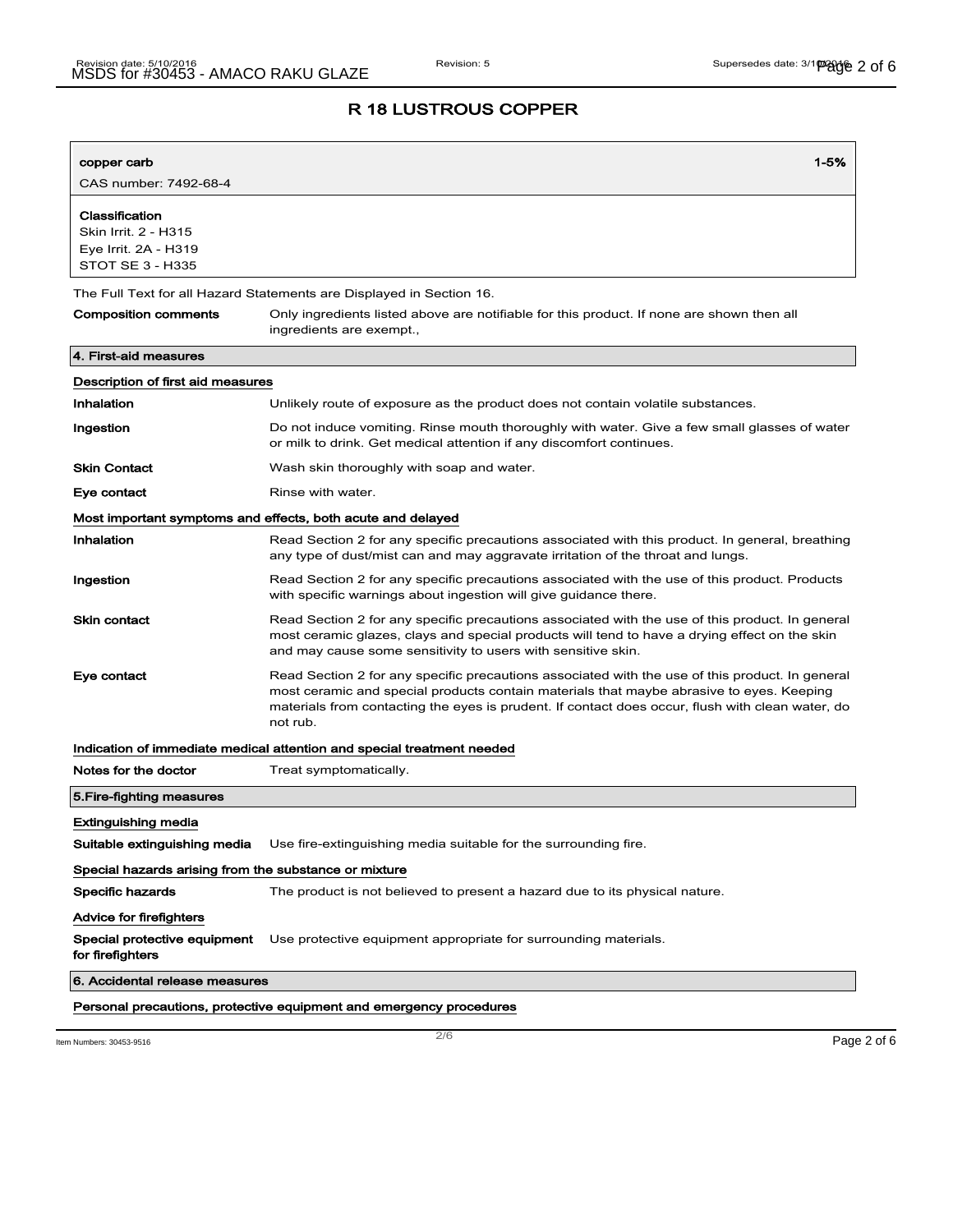# Personal precautions For personal protection, see Section 8. Environmental precautions Environmental precautions Please read Section 2 completely. If any environmental warnings such as; H411 or H412 are listed in Section 2, please use appropriate procedures when disposing of product and container. Do not put materials into waterways or sewers. Methods and material for containment and cleaning up Methods for cleaning up Collect spillage for reclamation or absorb in vermiculite, dry sand or similar material. Reference to other sections For waste disposal, see Section 13. For personal protection, see Section 8. 7. Handling and storage Precautions for safe handling Usage precautions **Read label before use. Do not eat, drink or smoke when using this product. Good personal** hygiene procedures should be implemented. Wash hands and any other contaminated areas of the body with soap and water before leaving the work site. Conditions for safe storage, including any incompatibilities Storage precautions Store in tightly-closed, original container in a dry and cool place. Specific end uses(s) Specific end use(s) The identified uses for this product are detailed in Section 1.2. 8. Exposure Controls/personal protection Ingredient comments Only ingredients listed n Section 3 are notifiable for this product. If none are shown then all ingredients are exempt. Exposure controls Appropriate engineering controls No specific ventilations requirements unless the "FAN" pictogram is shown above or specified in Section 2. Eye/face protection Mo specific eye protection required unless the "EYE PROTECTION" pictogram is shown above or specified in Section 2. Hand protection No specific hand protection required unless the "HAND PROTECTION" pictogram is shown above or specified in Section 2. Hygiene measures Using good personal hygiene practices is always appropriate. Keeping a clean work space, cleaning up properly when done, and not eating, drinking or smoking when using this product. Respiratory protection No specific respiratory protection required unless the "RESPIRATOR" pictogram is shown above or specified in Section 2. Using the appropriate certified protection for the operation is important if required. 9. Physical and Chemical Properties Information on basic physical and chemical properties

| Appearance     | Colored liquid.           |
|----------------|---------------------------|
| Color          | Various colors.           |
| Odor           | Almost odorless.          |
| Odor threshold | No information available. |
| рH             | 6-8                       |
|                |                           |

 $\blacksquare$ Item Numbers: 30453-9516  $\blacksquare$   $\blacksquare$   $\blacksquare$   $\blacksquare$   $\blacksquare$   $\blacksquare$   $\blacksquare$   $\blacksquare$   $\blacksquare$   $\blacksquare$   $\blacksquare$   $\blacksquare$   $\blacksquare$   $\blacksquare$   $\blacksquare$   $\blacksquare$   $\blacksquare$   $\blacksquare$   $\blacksquare$   $\blacksquare$   $\blacksquare$   $\blacksquare$   $\blacksquare$   $\blacksquare$   $\blacksquare$   $\blacksquare$   $\blacksquare$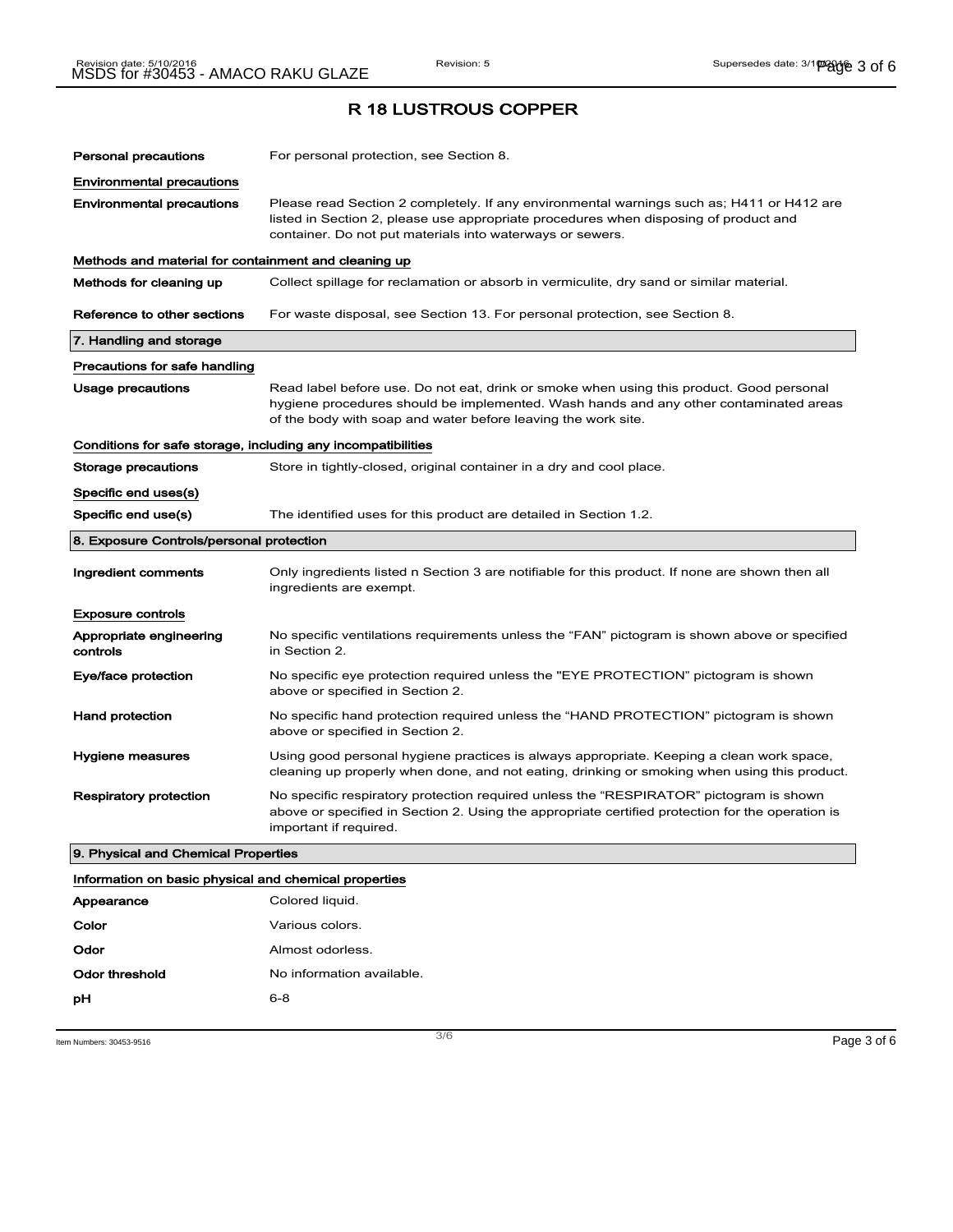| <b>Melting point</b>                            | No information available.                                                                                                  |
|-------------------------------------------------|----------------------------------------------------------------------------------------------------------------------------|
| Initial boiling point and range                 | No information available.                                                                                                  |
| Flash point                                     | No information available.                                                                                                  |
| <b>Evaporation rate</b>                         | No information available.                                                                                                  |
| Flammability (solid, gas)                       | No information available.                                                                                                  |
| Upper/lower flammability or<br>explosive limits | No information available.                                                                                                  |
| Vapour pressure                                 | No information available.                                                                                                  |
| <b>Relative density</b>                         | Greater than 1.0                                                                                                           |
| Solubility(ies)                                 | Not applicable.                                                                                                            |
| <b>Partition coefficient</b>                    | No information available.                                                                                                  |
| Auto-ignition temperature                       | Not applicable.                                                                                                            |
| <b>Decomposition Temperature</b>                | No information available.                                                                                                  |
| <b>Viscosity</b>                                | No information available.                                                                                                  |
| <b>Explosive properties</b>                     | none                                                                                                                       |
| <b>Oxidising properties</b>                     | none                                                                                                                       |
| <b>Other information</b>                        | Not applicable.                                                                                                            |
| 10. Stability and reactivity                    |                                                                                                                            |
| Reactivity                                      | There are no known reactivity hazards associated with this product.                                                        |
| Stability                                       | No particular stability concerns.                                                                                          |
| Possibility of hazardous<br>reactions           | None known.                                                                                                                |
| Conditions to avoid                             | None known.                                                                                                                |
| <b>Materials to avoid</b>                       | None known.                                                                                                                |
| Hazardous decomposition<br>products             | None known.                                                                                                                |
| 11. Toxicological information                   |                                                                                                                            |
| Information on toxicological effects            |                                                                                                                            |
| Toxicological effects                           | Please read Section 2 thoroughly to understand the toxicological risks, (if any) and<br>precautions for safe use (if any). |
| Acute toxicity - oral<br>ATE oral (mg/kg)       | 500.0                                                                                                                      |
| Skin corrosion/irritation<br>Skin sensitization |                                                                                                                            |

Item Numbers: 30453-9516 **Page 4 of 6**  $\overline{a}$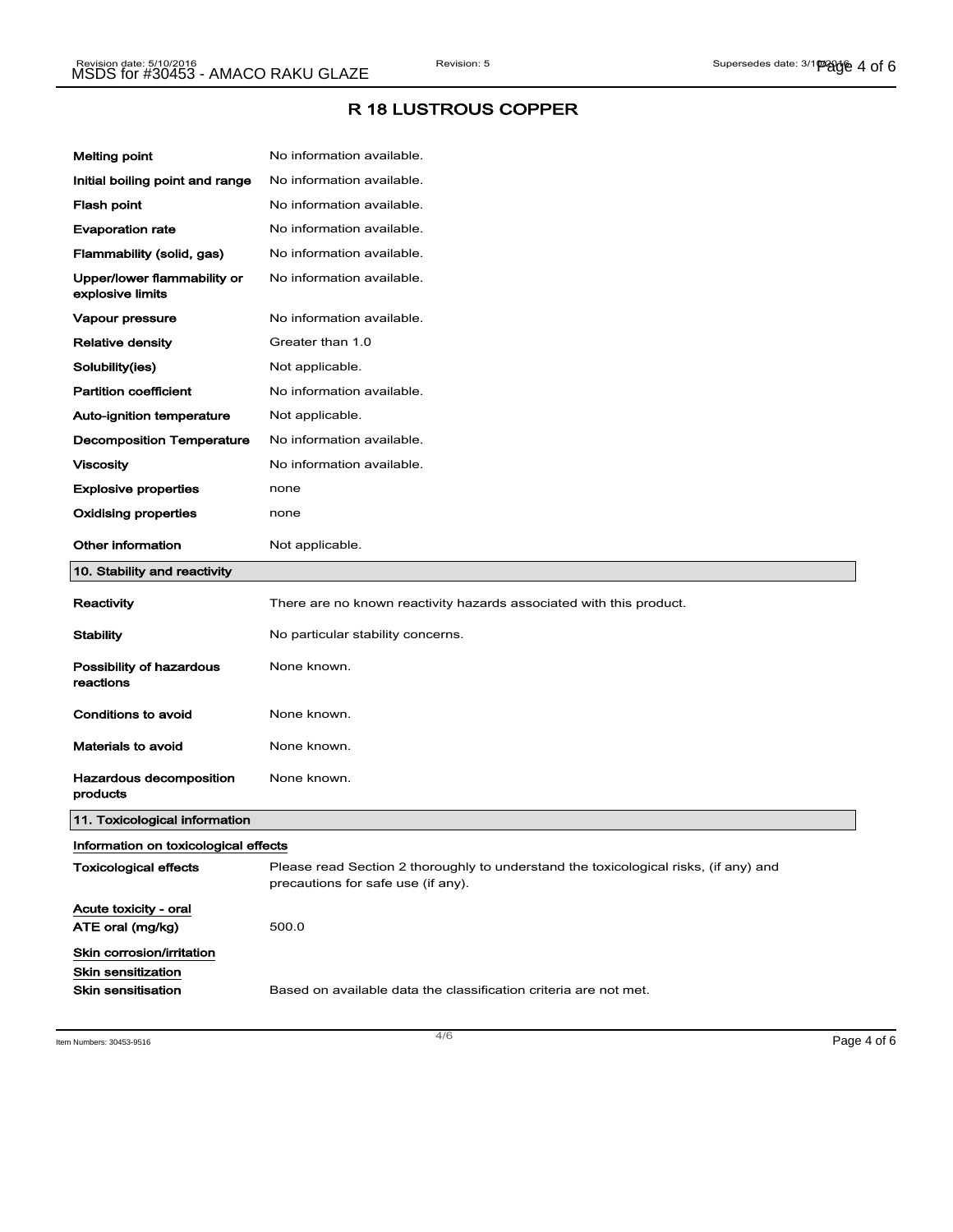| Eye contact                                  | May cause temporary eye irritation.                                                                                                                                                                                                            |  |
|----------------------------------------------|------------------------------------------------------------------------------------------------------------------------------------------------------------------------------------------------------------------------------------------------|--|
| 12. Ecological Information                   |                                                                                                                                                                                                                                                |  |
| Ecotoxicity                                  | Please read Section 2 completely. If any environmental warnings such as; H411 or H412 are<br>listed in Section 2, please use appropriate procedures when disposing of product and<br>container. Do not put materials into waterways or sewers. |  |
| Toxicity                                     |                                                                                                                                                                                                                                                |  |
| Toxicity                                     | Please read Section 2 completely. If any environmental warnings such as; H411 or H412 are<br>listed in Section 2, please use appropriate procedures when disposing of product and<br>container. Do not put materials into waterways or sewers. |  |
| Persistence and degradability                |                                                                                                                                                                                                                                                |  |
| Persistence and degradability                | No data available.                                                                                                                                                                                                                             |  |
| <b>Biodegradation</b>                        | Not inherently biodegradable.                                                                                                                                                                                                                  |  |
| Bioaccumulative potential                    |                                                                                                                                                                                                                                                |  |
| <b>Partition coefficient</b>                 | No information available.                                                                                                                                                                                                                      |  |
| Mobility in soil                             |                                                                                                                                                                                                                                                |  |
| <b>Mobility</b>                              | Semi-mobile.                                                                                                                                                                                                                                   |  |
| Results of PBT and vPvB assessment           |                                                                                                                                                                                                                                                |  |
| <b>Results of PBT and vPvB</b><br>assessment | This product does not contain any substances classified as PBT or vPvB.                                                                                                                                                                        |  |
| Other adverse effects                        |                                                                                                                                                                                                                                                |  |
| Other adverse effects                        | None known.                                                                                                                                                                                                                                    |  |
| 13. Disposal considerations                  |                                                                                                                                                                                                                                                |  |
| Waste treatment methods                      |                                                                                                                                                                                                                                                |  |
| <b>General information</b>                   | Dispose of waste product or used containers in accordance with local regulations When<br>handling waste, the safety precautions applying to handling of the product should be<br>considered.                                                   |  |
| 14. Transport information                    |                                                                                                                                                                                                                                                |  |
| General                                      | The product is not covered by international regulations on the transport of dangerous goods<br>(IMDG, IATA, DoT).                                                                                                                              |  |
| UN Number                                    |                                                                                                                                                                                                                                                |  |
| Not applicable.                              |                                                                                                                                                                                                                                                |  |
| UN proper shipping name                      |                                                                                                                                                                                                                                                |  |
| Not applicable.                              |                                                                                                                                                                                                                                                |  |
| Transport hazard class(es)                   |                                                                                                                                                                                                                                                |  |
| No transport warning sign required.          |                                                                                                                                                                                                                                                |  |
| Packing group                                |                                                                                                                                                                                                                                                |  |
| Not applicable.                              |                                                                                                                                                                                                                                                |  |